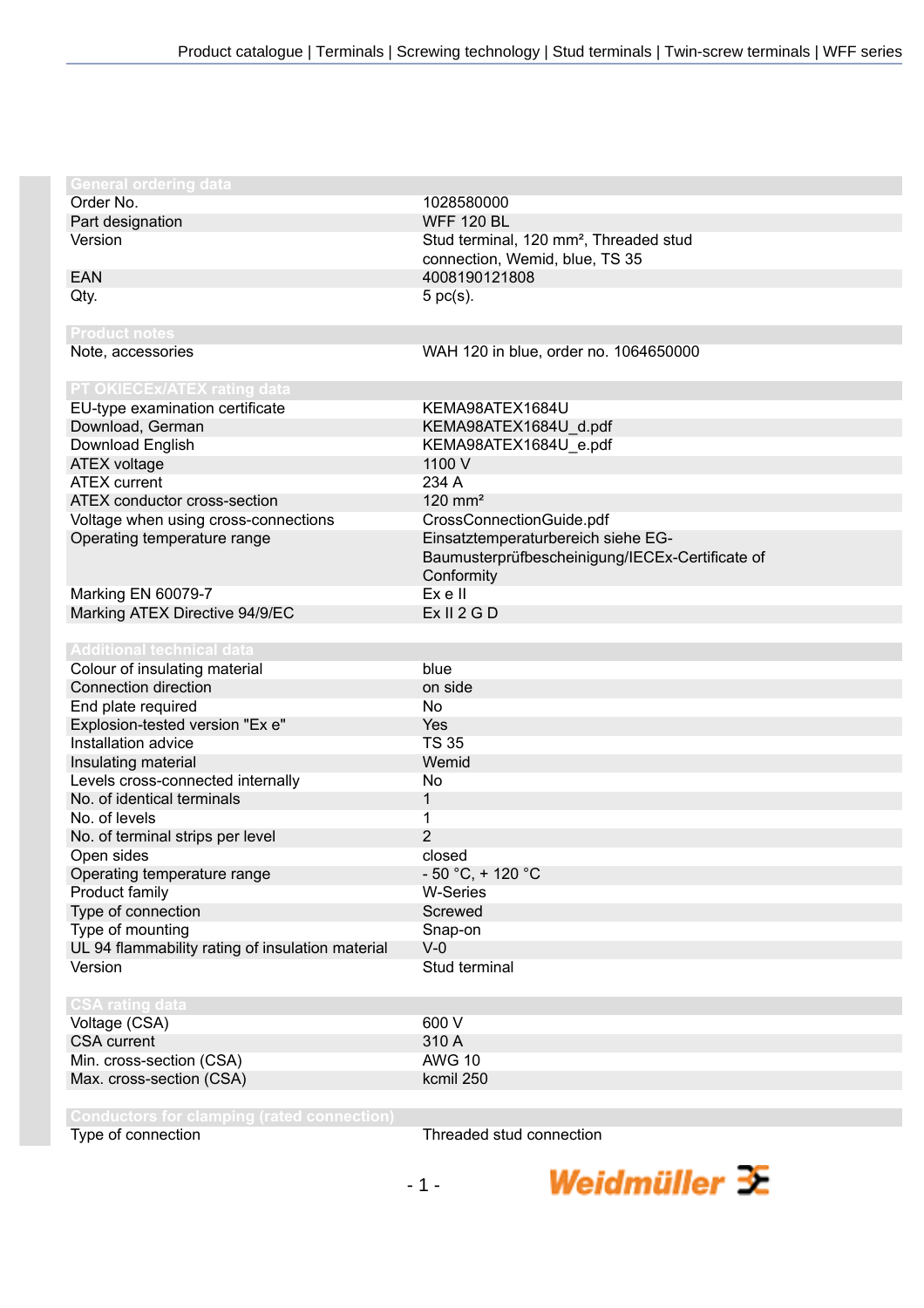| <b>Conductors for clamping (rated connection)</b> |                         |
|---------------------------------------------------|-------------------------|
| Connection direction                              | on side                 |
| Flexible, min.                                    | $6 \text{ mm}^2$        |
| Flexible, max.                                    | $150$ mm <sup>2</sup>   |
|                                                   |                         |
| <b>Dimensions</b>                                 |                         |
| Width                                             | 42 mm                   |
| Height of lowest version                          | 73 mm                   |
| Length                                            | 132 mm                  |
| Weight                                            | 265.69 g                |
| TS 35 offset                                      | 66 mm                   |
|                                                   |                         |
| <b>Rating data</b>                                |                         |
| Rated cross-section                               | $120$ mm <sup>2</sup>   |
| Rated voltage                                     | 1,000 V                 |
| Rated impulse voltage                             | 8 kV                    |
| Rated current                                     | 269 A                   |
| Current with max. conductor                       | 309 A                   |
| Pollution severity                                | $\mathbf{3}$            |
|                                                   |                         |
| <b>Strap connection</b>                           |                         |
| Gauge to EN 50043                                 | C <sub>8</sub>          |
| Strap 1, max.                                     | 6 x 20 x 1              |
| Strap 1, min.                                     | 6 x 20 x 1              |
| Strap 2, min.                                     | $5 \times 24 \times 1$  |
|                                                   |                         |
| <b>Stud connection</b>                            |                         |
| 2 cable lugs to DIN 46234                         | $16120$ mm <sup>2</sup> |
| 2 cable lugs to DIN 46234                         | $6120$ mm <sup>2</sup>  |
| Cable lug to DIN 46234                            | $16150$ mm <sup>2</sup> |
| Cable lug to DIN 46234                            | $6150$ mm <sup>2</sup>  |
| Clamping range, max.                              | $150$ mm <sup>2</sup>   |
| Clamping range, min.                              | $6 \text{ mm}^2$        |
| Stud size for spade connection                    | M 10                    |
| Tightening torque range                           | 1020 Nm                 |
|                                                   |                         |
| UL rating data                                    |                         |
| Voltage (UL)                                      | 1,000 V                 |
| Current (UL)                                      | 310 A                   |
| Min. cross-section (UL)                           | <b>AWG 10</b>           |
| Max. cross-section (UL)                           | kcmil 250               |
|                                                   |                         |

**Approvals** Approvals institutes